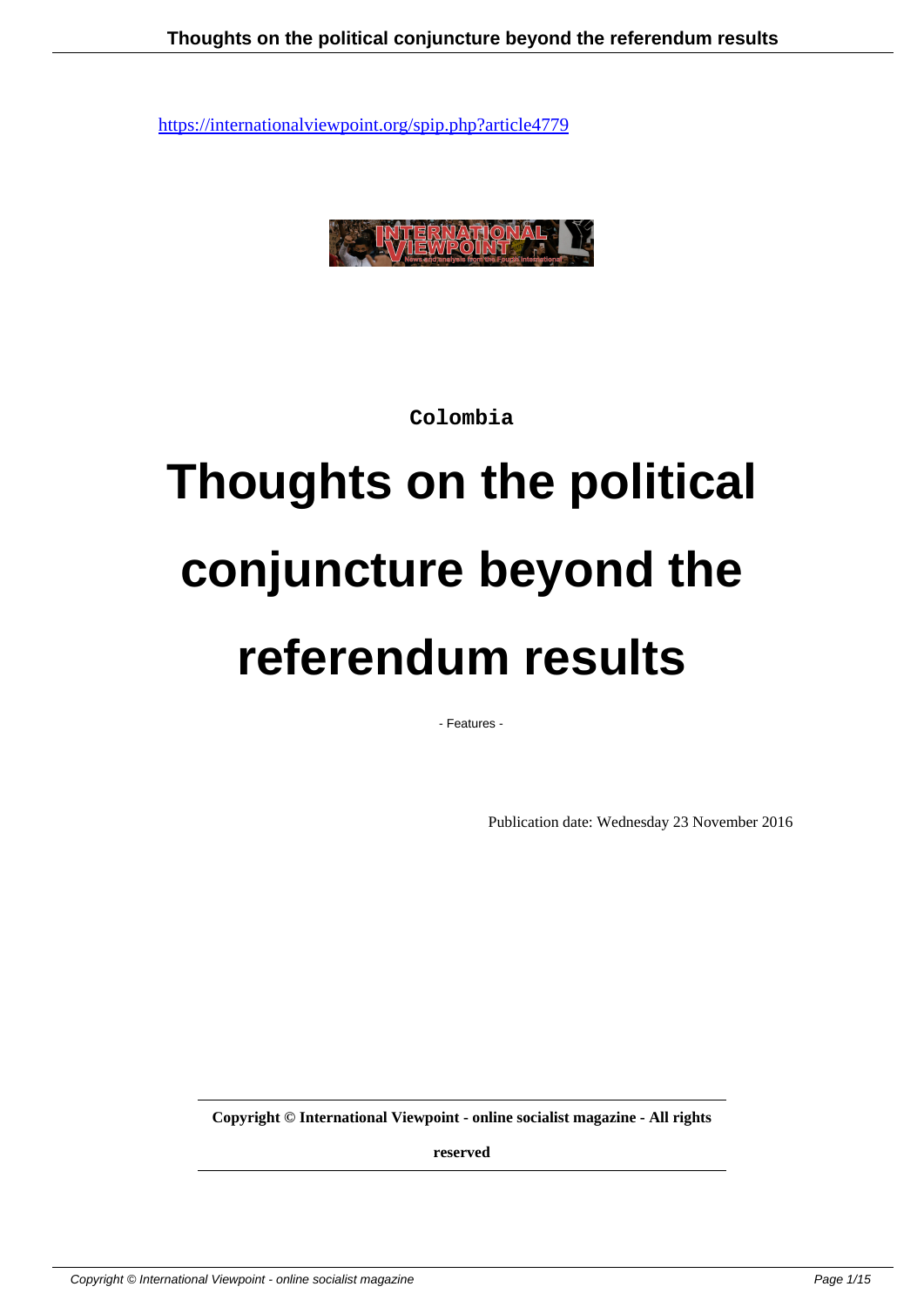**On October 2, 2016, Colombia's referendum on the approval of the peace agreement between the government of Juan Manuel Santos and the Fuerzas Armadas Revolucionarias de ColombiaâEuros"Ejército del Pueblo (FARC-EP - Revolutionary Armed Forces of Colombia - Army of the People) resulted in a rejection of the agreement by 50.23% to 49.76% of votes cast (on a turnout of 37% of the registered electorate). What were the reasons for this negative result?**

## **I. The referendum**

a) The referendum campaign of the Santos government:

The first aspect to take into account with regard to the October 2 referendum is that the "Yes" campaign became reduced to support for the Santos government. Caught in a legitimacy crisis and faced with unfavourable polls, Santos hoped to recover the initiative by winning the applause of the international community and creating favourable conditions for the 2018 presidential elections through the conclusion of the process of political negotiation via a referendum. An approval without much noise by a parliamentary majority obtained through budgetary manoeuvres would not be enough. [1] In reality, the referendum mechanism was not necessary to conclude the process of approval of the agreements drawn up in Havana.

For these same reaso[ns](#nb1), Santos nominated the former president Cesar Gaviria, who had presided over Colombia's neoliberal reforms of the early 1990s and had given the order to bombard the FARC leadership in the "Green House", as coordinator of the campaign and as spokesperson of the members of his governmental team. [2]

The emphasis of the international campaign seeking support for the government's policy was on the advantages that foreign capitalists could draw from the agreement for future business. The message anticipated new area[s o](#nb2)f investment for extraction and agro-industry in the zones affected by the conflict, which would supposedly improve the economic indicators of the country. [3] Colombian capitalists were offered the same possibilities and in particular the approval of a tax reform which they had been demanding for some months with the support of "international risk ratings agencies" because of the fall in oil prices. At the last Congress of the Asociación Nacional de Industriales (ANDI - National Association of Industries) Santos undertook to implement tax cuts once peace came under the pretext the modernization of the ar[me](#nb3)d forces for the purposes of the war had required supplementary resources (in particular a wealth tax). [4]

Public presentations of this type led to a majority consensus among national and international business and financial elites in favour of the go[ve](#nb4)rnment's peace strategy, while concealing the real intentions of the Santos team of legitimating a new phase of intensification of neoliberalism, particularly in the as yet unexploited rural areas. But this discourse meant nothing to the people. Santos hoped that the virtues of the peace proposal in a country that had spent decades at war, the support of the international community, the mobilization of the left and the social organizations, which mostly went along with him without raising differences, would lead to triumph in the referendum. His bet proved wrong.

b) The opposition led by Alvaro Uribe Vélez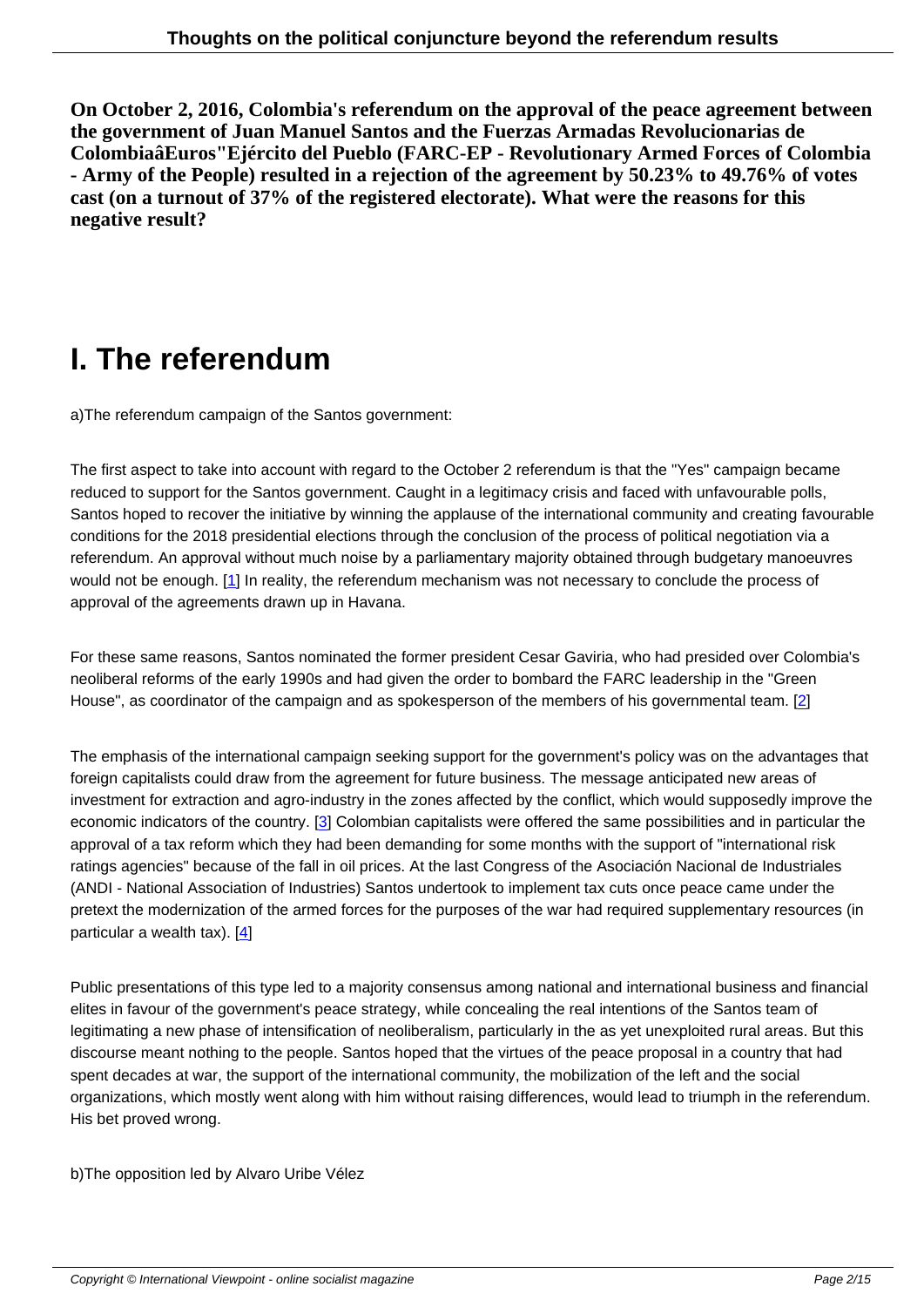The government's monopoly over the "Yes" campaign in the referendum opened the field to the opposition led by Uribe (Colombia's President from 2002-2010), giving continuity to a political conception (centre right versus right) tolerated by the establishment since Santos took the Presidency and reducing the debate on fundamental questions of society and politics to the Uribe-Santos confrontation. The Uribista campaign produced results, basing itself on:

- Þ Using the discredit of the government linked to the economic crisis with its consequent unemployment, destruction of territory and privatizations and which forced the announcement of a new anti-popular tax reform. Uribe campaigned demagogically against the reform, claiming that the taxes on the people would be used to increase the public money being paid to the guerrillas. [5]
- Þ Using the popular rejection of the FARC built up over recent decades and particularly during the implementation of Plan Colombia during Uribe's term in off[ic](#nb5)e, when he converted this rejection into the basis of his governance. This political operation was facilitated by attacks committed by the FARC against the civilian population, amidst a worsening of the conflict. [6] During the referendum campaign Uribe maintained his conventional discourse against the FARC, demanding the imprisonment of the members of its Secretariat and adding that they had no right to political representation because of their deeds.

Þ Utilising the religious sentiment organized by the Catholic hierarchy and the evangelical churches which invoked the defence of the traditional family and opposed a woman's right to control her body as well as LGBT rights, in particular the right to constitute a family. These churches distanced themselves from the Havana negotiations once the joint communiqués of the government and FARC announced that the agreements would contain a transversal view of gender. [7] Then came the incident of the circulars drawn up by the Ministry of Education on respect for a differential view of gender in the school curriculum. The response of the churches was to convene national protest mobilizations which were very well attended. From then on the alliance was sealed between the churches and the "No" campaign, [w](#nb7)hich was decisive in the referendum result. [8]

The "No" campaign expressed the social content of this political current. Arising in the midst of the war through the alliance of traditional ranchers and farmers with the new land[ow](#nb8)ners which emerged from the laundering of assets arising from the drugs trade and the massive displacement of peasants, combining the reactionary and traditional religious discourse which in Colombia continues to be a factor of cultural domination in the countryside and cities with the contemptible cynicism of these lumpen arrivistes who have climbed the social scale from the "underworld" the spheres of power. Effectively Uribe's campaign was based on a chain of lies seeking to produce indignation and fear in an uninformed population terrified after decades of ongoing violence. [9]

An additional element was the effect the internal civil war had in the countryside; here, where the violence had been most intense, the "Yes" vote was strongest, supported by the victims an[d p](#nb9)opulaces who wanted to end the armed conflict. This was not the case in the other areas of the country and in the cities. [10] Abstention at the national level was around 60%, a percentage equal to that of the presidential elections, whereas one might have supposed that a question of this significance would have led to a higher level of voting participation.

### **II. The inter-bourgeois contradictions**

a) The political power of the hacienda in the history of the country

The international division of labour established by globalization implied a shift in big investments of capital to the Asian continent and in particular China. Latin America was condemned to extractivism and agro-industry and the land question recovered its relevance. In Colombia's history the land question concerns the political and economic power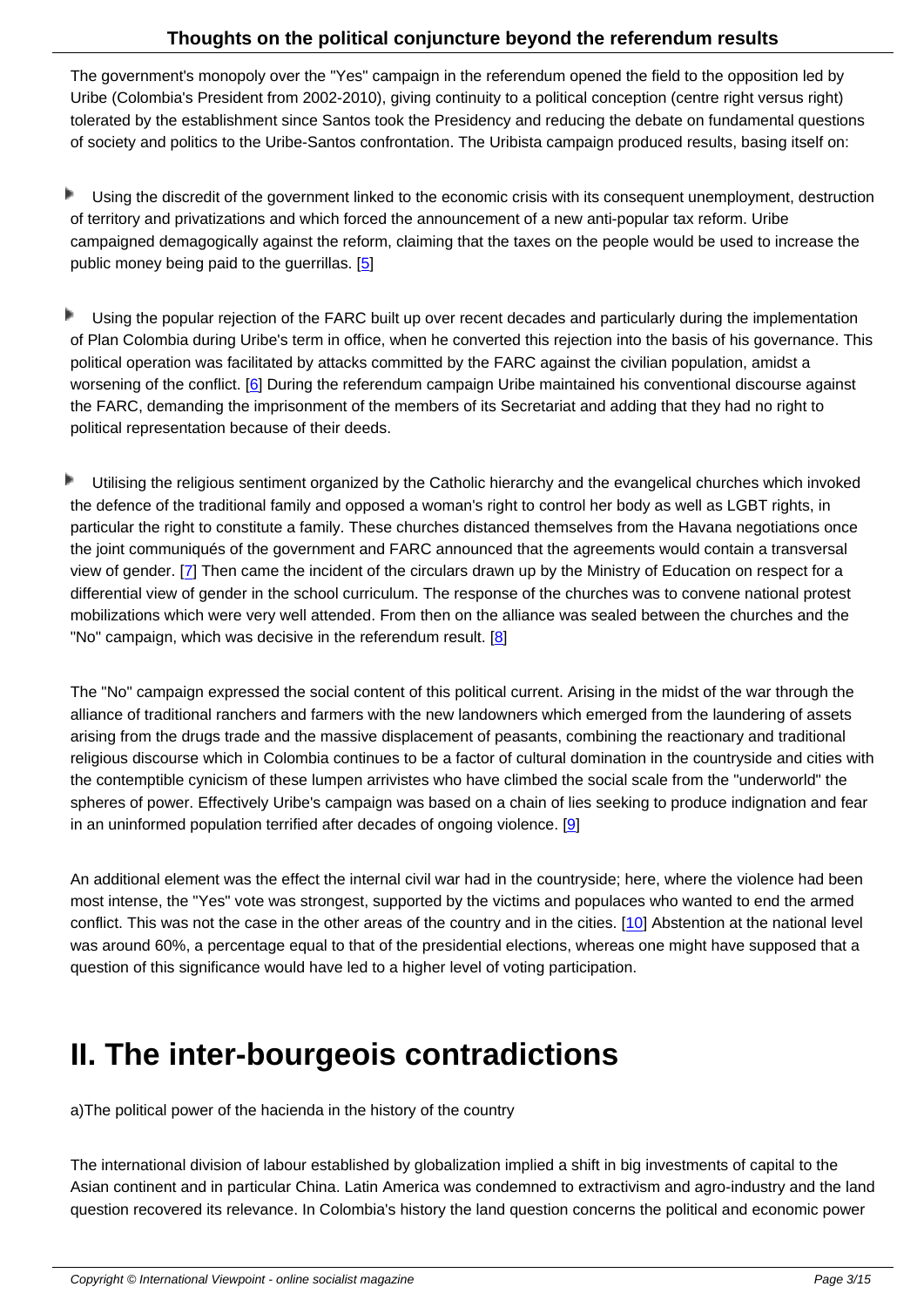of the hacienda. Configured from Spanish colonialism as the main form of organization of the economy, this power became dominant during the 19th century through a fragile integration with international trade via the appropriation of uncultivated land by families of colonists who expanded the agricultural frontier.  $[11]$ 

In the 20th century during the capitalist modernization in the period of so-called "import substitution" this power structure was maintained by the use of systematic violence with private armed o[rga](#nb11)nizations (the "pájaros" and "chulavitas") and the use in various regions of the police forces, witnessing to the weakness of a state which was the prisoner of corporate interests. [12] This power of the latifundists would become evident during the Frente Nacional effectively, when this inter-elite political pact was set up following the Cuban revolution, US imperialism decided to implement a series of reformist policies in the rural areas of the region. To this was added the concern of a sector of liberalism (led by Carlos Lleras Restrepo) to contain migration from the countryside to the city, promising the strengthening of the smallholdin[g e](#nb12)conomy through a "colonization directed by the state", [13] and the punctual purchase of lands in the interior regions, a policy which was supplemented by centres of collection, technical aid and credit with the intent of co-opting the peasant movement. [14] At the beginning of the 1970s the elites concluded a pact known as the "Chicoral agreement" by which they put an end to the previous reformis[t cy](#nb13)cle and enthroned the power of the latifundists.

This moment showed once again what the history of the country has shown many times, that latifundism is not just an economic but also a political power. It is associated with the regional political powers of a clientelist type which allows a political control of the territories and influence at the national level through a closed and clientelist party system which it needs for its political reproduction. [15]

### b) War, territorial alliances, drugs and paramilitaries

When the FARC emerged as self-defence campaigns in the period of violence they were displaced from the centre of the county to the eastern plains by a large scale military plan ("operación lazo") inspired and coordinated directly by the United States, initiating a process of colonization in the south east of the country, encountering "an enormous potential in the poor colonists of the new internal frontiers, opening to production around 4 million hectares...". [16] Then they returned to the agro-industrial zones, based on an extractive economy and extensive livestock rearing. [17 ] Other guerrillas in various areas of the country behaved similarly. The local elites reacted by creating paramilitaries. Paramilitarism could not have emerged without the direct presence of the army, conceived by the elites as an army of social repression which then became a counter-insurgency f[orce](#nb16). [18] The paramilitary actions of the Armed Forces had a legal basis in Decree 3398 of 1968 drawn up with US advisers under the format of the military-civic actions [of](#nb17) the period, but when in the mid 1980s, in Puerto Boyacá, the local political elites, latifundists and entrepreneurs formed a territorial coalition. [19], and appealed to Israeli mercena[ries](#nb18) to train their troops. [20], the need for finance obliged them to resort to drug trafficking. [21]

The alliance between the ar[med](#nb19) forces and the drugs trade as part of counterinsurgency p[olic](#nb20)y had antecedents. Effectively, from 1981 and as a response [to t](#nb21)he kidnapping of Blanca Nieves Ochoa, a family member of a group of known drugs traffickers in MedellÂ-n, the drug cartels came together to create a paramilitary squadron called Muerte a Secuestradores -MAS- [Death to Kidnappers]. The army participated directly in the training of its members. [22]

What followed is amply documented. Once the popular election of mayors was officialised in the 1980s the paramilitaries began to assassinate the mayors, councillors, deputies and leaders of the UP (Unión Patriótica [-](#nb22) Patriotic Union), the party which had emerged from the negotiations initiated at this time between the FARC and the government of Belisario Betancur [23], as well as any social or political leader who challenged the local regimes. [24] Subsequently the paramilitaries received institutional recognition with the creation of the so-called "Convivir". In 1998 the Autodefensas Unidas de Colombia (AUC- Self-Defence Units of Colombia) were set up under the command of Carlos Casta $\tilde{A}$ ±o, continuing with [a re](#nb23)gime of terror that led to thousands of deaths and displaced millions of peo[ple.](#nb24)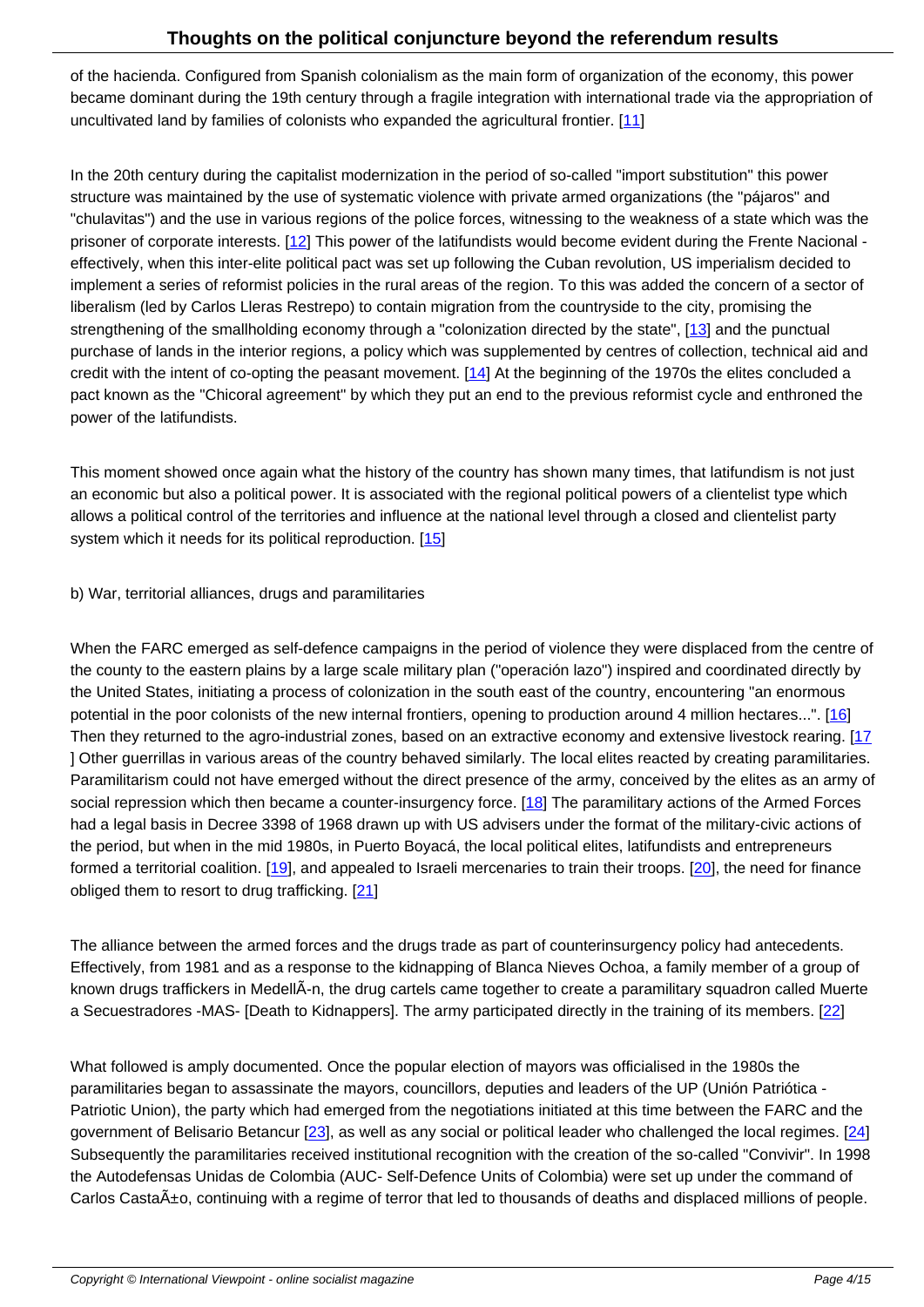<u>[20]</u>

Under the first government of  $\tilde{A}$  Ivaro Uribe, amidst the internal tensions generated by the killing of Carlos Casta $\tilde{A}$ ±o [by t](#nb25)he paramilitaries themselves, negotiations began which included proposals for total impunity and political representation in Congress, leading to a referendum which did not receive sufficient votes for approval. Thus the negotiation with the paramilitary leaders had to take place in the context of legal regulations and in the midst of international pressures and the legal interpretations of the Constitutional Court, and the demands for impunity were not recognised.

The paramilitary leadership took this as an affront and began to use their confessions, necessary to obtain a reduction or cancellation of their sentences, denouncing the businessmen and politicians who has financed and supported them in their criminal activities. Then Uribe opted to extradite them to the USA. [26]; but subsequently "second generation" paramilitaries emerged in various regions of the country with other names (Bacrin, Autodefensas Gaitanistas ).

### c) Two different forms of wealth accumulation

The plunder of land by the paramilitaries allowed drug traffickers to launder money on a huge scale through the purchase of lands and cattle. [27], which allowed them to integrate with the local political elites. Uribismo, which emerged in the midst of the war, expressed the association of latifundists and traditional livestock raisers with emergent latifundistas originating from the drugs trade; it also expressed the political spectrum of the regional alliances which had violently won territorial control in various areas of the country. Organized from the regions towards the centre in the conv[ent](#nb27)ional political manner of the latifundists in a corrupt electoral system typical of a clientelist representative democracy, they ensured that people representative of their interests appeared on the national scene using the channels of the traditional parties. In 2002, following the breakdown of negotiations betwwen the FARC and the Pastrana government which opened the way to the implementation of Plan Colombia and in the midst of the imperial "antiterrorist" crusaded, inaugurated with the attack on the twin towers, Uribe became president, promising military victory and winning the support of national and international capital as well as popular support.

In contrast, Santos represented the internal fraction of the elites associated with globalized financial capital which aspired to adapt the countryside to the international standards of globalization in a country which was still far from observing them and in which there were vast areas for agricultural investment, particularly in the eastern llanos. [28] The commercial support for this globalized capital was provided by the big corporations which controlled the distribution of foodstuffs around the world. [29] The productive basis of a globalized agro-industry lay in the appropriation of space through "clusters" or associations of capital coordinated through the corporate control of t[he](#nb28) territories. (processing of agricultural goods, marketing, water, environmental sources, eco-tourism), which in the manuals of the international bodies is class[ifie](#nb29)d as the "New Ruralism". [30]

Globalized agro industry allows a rotation of investment in various national spatialities without the investors being obliged to buy the land. The legal form adopted by the WTO which is inc[lud](#nb30)ed in Colombian legislation is that of "surface use contracts", which allow long term rent of land accompanied by collateral investment such as the sale of seeds, technical assistance and the maintenance of cultivation. [31]

The Santos government has implemented an agricultural policy and developed a regulatory framework favouring this type of agriculture. Institutionalizing zones of business investme[nt \(](#nb31)zidres) to guarantee big capital spaces open to investment, which includes legalization of lands acquired illegally by enterprises and concessions in uncultivated lands; accepting foreign ownership of the land; promotion of production for foreign trade and the increase of agricultural productivity based on transnational corporate technology; the financialisation of agriculture and an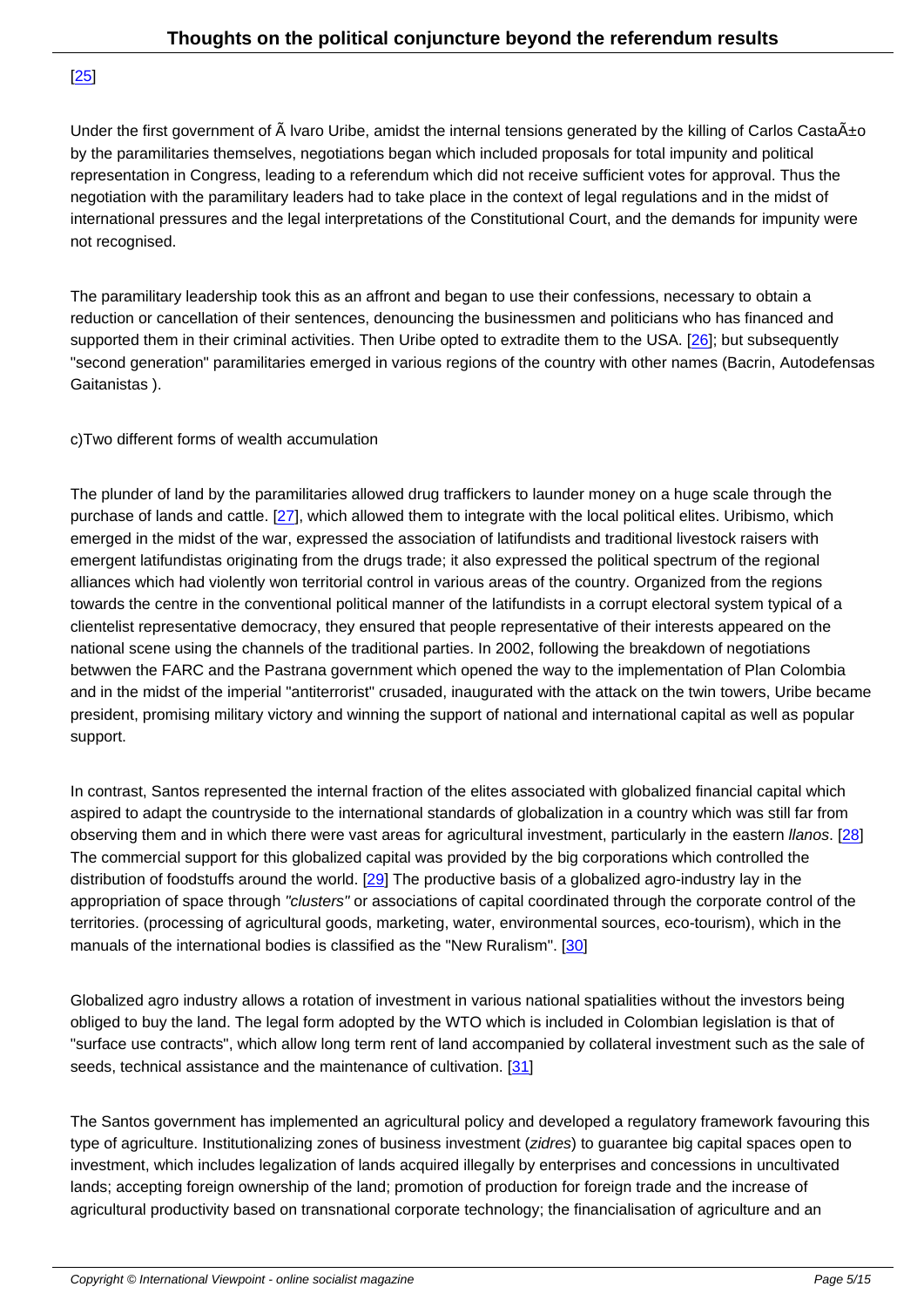increase in the trade in "commodities". But the future stabilisation of this policy requires updating the rural land register, formalizing ownership according to the market, promoting the efficient use of the land, questioning the excessive number of hectares devoted to ranching, in a word, nothing less than confrontation with the bastions of Uribismo. So there is a confrontation between two class fractions with different material interests as regards the land. While Uribismo wishes to maintain the latifundist status quo and the lands which were acquired violently during the war to continue accumulating wealth through the appropriation of profits from the land, Santos and transnational capital wish to adapt to the demands of globalized investment. Also there are differences between the legal form of ownership which guarantees the accumulation of capital. Thus, while the traditional and emergent latifundists attribute their wealth to titles of ownership, the globalized investors in agriculture base it on the use of rural assets, and articulation with transnational chains of production and agricultural distribution. This is one of the keynotes of contemporary capitalism.

Initially under the Uribe government the elites, independent of their economic contradictions, decided to unite politically in support of ending the war through military victory under the coordination of US imperialism and through the implementation of "Plan Colombia". [32] Thus Santos himself was Minister of Defence in this period.

Plan Colombia radically transformed the armed forces, giving them military technology based on the application of advances in computing technology, dyn[ami](#nb32)zing the aerial combat units, improving military intelligence, restructuring the army and police and increasing their personnel. [33]

It should be added that Plan Colombia was not only about the military confronting the guerrillas but above all concerned the recovery of territorial control in areas [wh](#nb33)ere the state was non-existent, and thus the military strategy was combined with political and institutional adaptations focused on poverty. [34]

When Santos became President for the first time the imperial diagnosis had already established that the correlation of forces was favourable to the establishment and that it was possible to ente[r a](#nb34) phase of political solution to the armed conflict and begin negotiations. [35] Then the political unity of elites began to fissure. It was time to gather the dividends of victory.

The Havana agreements made possibl[e th](#nb35)e legitimation of the globalizing agrarian policy and would open new spaces for investment in the country. Thus they received the unanimous support of globalized capital. They were hailed by the Obama government which monitored the development of the negotiations with a permanent delegate, the European Community, China, the IMF, World Bank and OECD, to cite the most representative. [36] After the referendum defeat this same capital gave the Nobel peace prize to Santos, with the intention of giving him political support. [37] For the same reason, the government also invited the Uribistas to the negotiations table, something the FARC willingly accepted for obvious reasons.

## **III. A new political conjuncture with the renegotiation of the Agreements**

a) Uribismo wants to legalize land stolen during the war

The contradictions between Uribismo and the Santos government are reflected in the text of the Havana agreements in the section on Land and Justice. In the case of the land the FARC accepted a mixed model for rural development which would combine agro industry with a peasant economy and associative forms of agro-ecological production. [38 ] And in a section called "Technical aid plan for the rural sector" the use of genetically modified seeds is accepted. [ 39]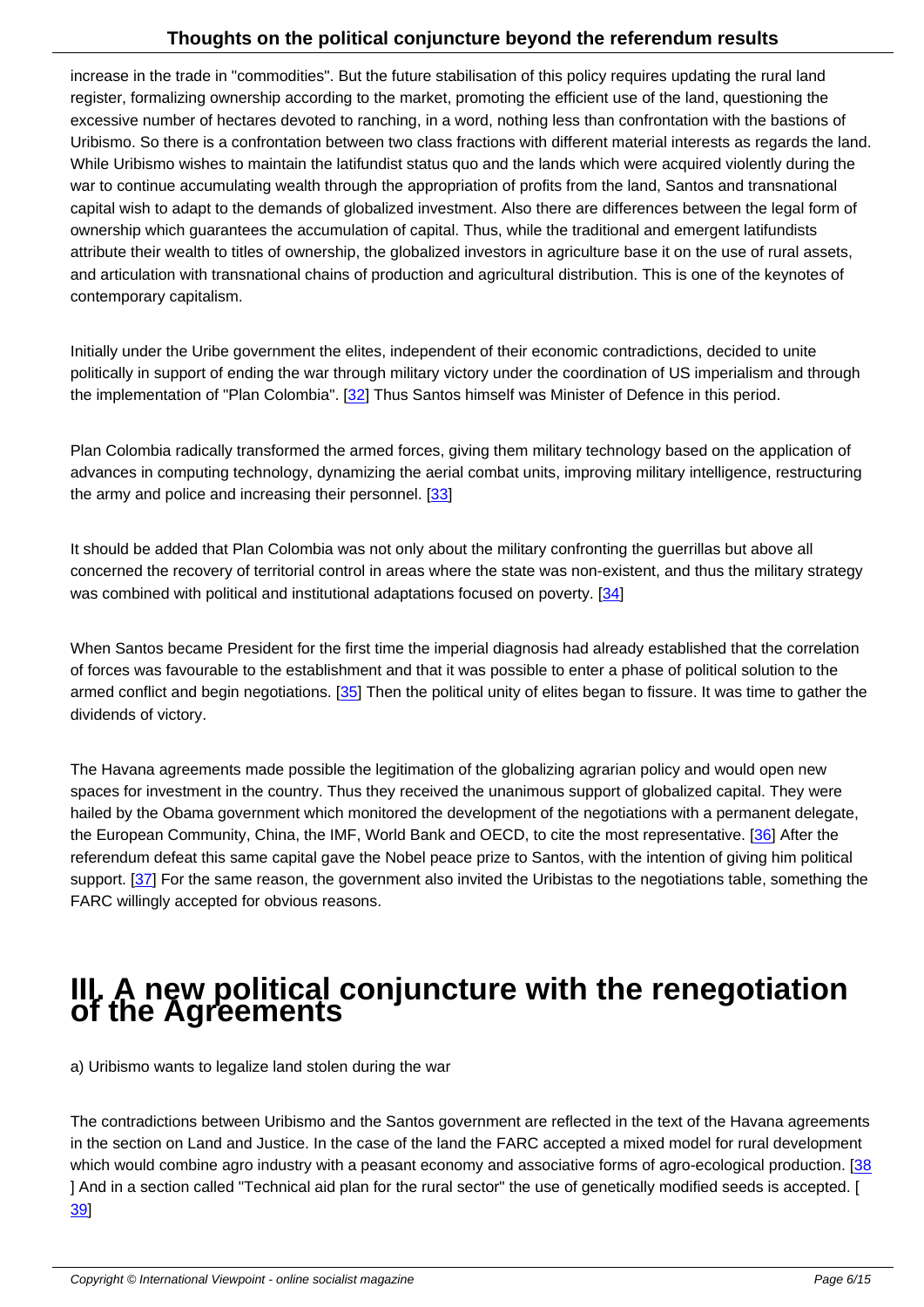The mixed rural model agreed does not include the realization of an agrarian reform and in exchange creates a permanent Land Fund which will dispose of 3 million hectares for the first 10 years (which means a programme of 300,000 hectares per year) added to 7 million hectares which will be obtained under the programme of property formalisation that will be carried out mainly in the areas of colonization in which the FARC has been present. [40]

The Land Fund will dispose of:

1) Lands restored judicially for having been acquired illegally; 2) Lands legally recuperated by the state in illegally appropriated waste lands; 3) Lands resulting from the delimitation of forest zones; 4) Lands legally recovered because inadequately exploited: 5) Lands acquired with indemnification under the criteria of social interest or public utility with the proposal of promoting access to rural ownership; 6) Lands which the state obtains through donation. [ 41] Also the agreements recognize the Peasant Reserve Zones, an associative and solidaristic form of the peasant economy in which the extension of ownership over the land is limited and thus cannot be concentrated. For the FARC the zones constitute a key element for its social activity and at the beginning of the negotiations they demanded that they should have their own mechanisms of political decision, outside of the territorial authorities, a [pro](#nb41)posal that was not accepted by the governmental delegation.

A transversal element in the conception of Integral Rural Reform is the "polyvalent land register", since in a country that has not updated its rural land register since the mid 1960s, it is necessary to know the legal situation of the occupiers to facilitate the programme of formalization of ownership and the strengthening of regional taxes. The land register is "polyvalent" because, in addition to setting out the limits of the land, it takes into account its environment within a perspective of territorial reorganisation.  $[42]$  Also it should serve as an element of proof in the processes of restitution of land to the victims of forced displacement.

Once the results of the referendum were known [San](#nb42)tos and the FARC agreed to renegotiate the agreements and the government began to consult with the visible figures of the "No" campaign, a political spectrum made up of several personalities from the Conservative party. [43], evangelical pastors and the group led by  $\tilde{A}$  lvaro Uribe. Uribismo has presented a public document called "Bases for a new Peace Agreement" in which it opposes everything which was agreed in Havana. On the land question, it begins by rejecting the possibility of the FARC and social organizations influencing the selection of beneficiaries of the Land Fund. Then it argues in favour of the enterprises and latifundists who have illegally appropriated waste lands.  $[44]$  There were many cases in which these lands were improved and there should be a process to legalise them, it is argued. The Constitutional Court has however ruled against such legalizations arguing that the waste lands are national property and that they can only be granted by a state ruling. [ 45] Such an interpretation as that proposed by Uribismo means in practice that the concept of waste land and the possibility of the Land Fund obtaining this typ[e o](#nb44)f land is suppressed.

[Uri](#nb45)bismo also questions the process of restitution of land which began with law 1448 of 2010. [46] They argue the "good faith" of the current holders and third parties (front men) who acquire them, and add that the conditions in which they were bought should be ignored.  $[47]$  This proposal would legalise the despoliation of 6 million hectares according to the official statistics for the period 1985-2016.

Also, Uribismo opposes special treatment fo[r th](#nb47)e Zonas de Reserva Campesina and the "polyvalent land register" because it increases the cadastral base of estates and thus the land tax, whereas the regional political power of the latifundistas has until now kept the latter fairly low.

Two additional themes. Uribismo supports aerial fumigation with herbicides based on glyphosate, defined by the World Health Organisation as carcinogenic, in the peasant and colonised zones where coca cultivation takes places, which has led to huge damage to the peasant families who live there and has failed as a mechanism of control of illicit cultivation, whereas the Havana Agreements privilege the manual substitution of cultivation through the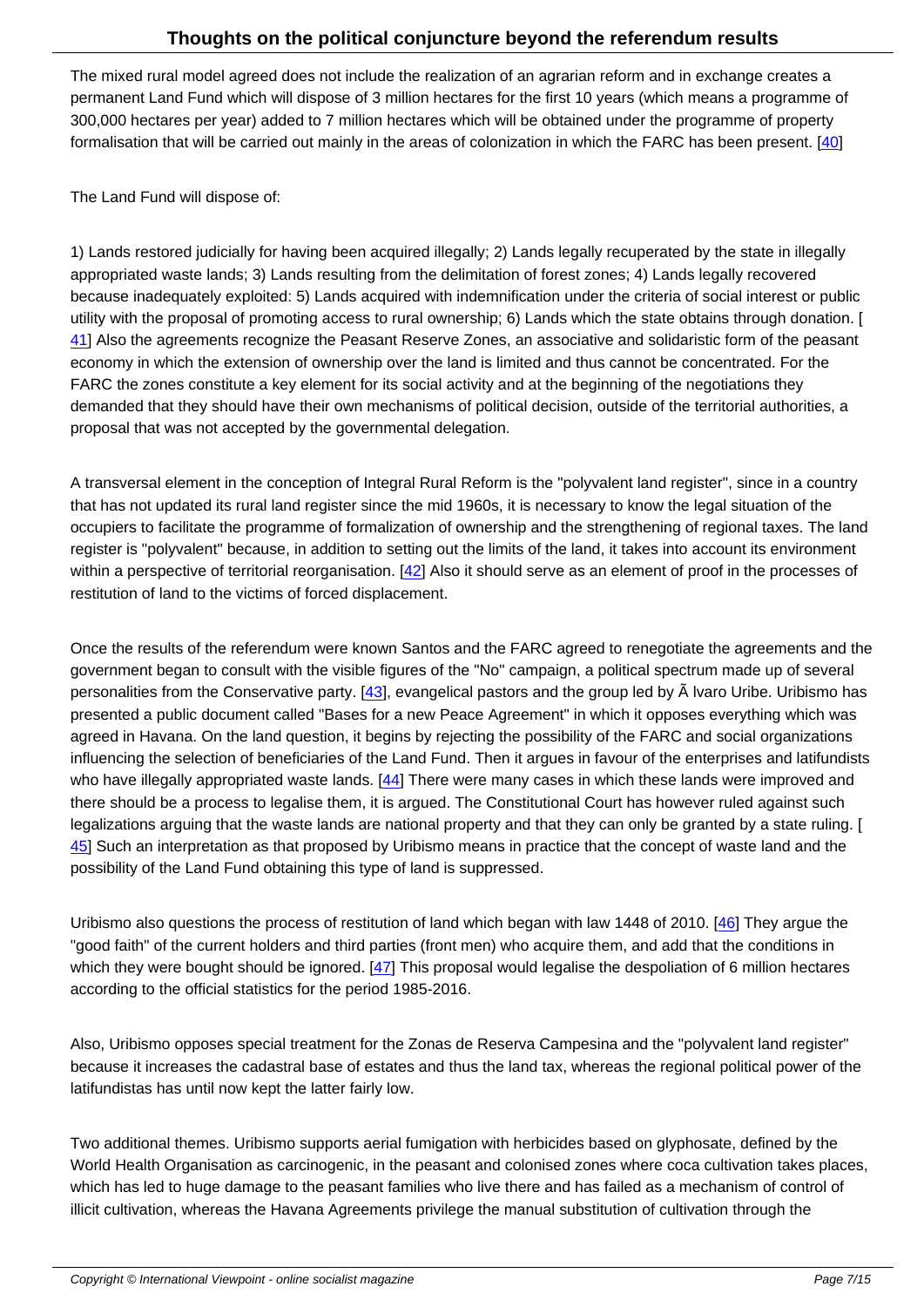#### **formalization** or ownership. <u>[40]</u>

Also, there is the theme of the guarantees to multinational companies involved in extractivism. Uribismo proposes to reduce still further the popul[ar c](#nb48)onsultations with the ethnic and peasant communities affected by this type of investment because the economy is damaged by such obstacles to business. In this point there is no contradiction with the Santos government which has just begun the same policy, On the other hand, the concern expressed by Uribe and his supporters on the parity committees (government-FARC) established by the Agreement for the elaboration of regional plans makes it hard to obtain the state licences needed for this type of investment, so they demand a regulation be introduced to favour them. [49]. It should be added that in the Agreement the theme of extractivism is not covered.

### b) The debate on transitional justice

The Havana agreements support the creation of a Jurisdicción Especial para la Paz (JEP - Special Jurisdiction for Peace) based on the tenets of International Humanitarian Law, demanded by the FARC so as not to be subjected to the ordinary jurisdiction of a state they have confronted for several decades. Thus the directives of Geneva Protocol-2 will be observed on the subject of amnesty for rebel organizations, except where there are crimes against humanity which will be dealt with separately. In exchange, defending state terror, the government has symmetrically demanded the inclusion of the presumption of legality of the acts of the armed forces. [50] and amnesty for the crimes committed by the members of the latter and the police, [51] opening the possibility that they are included among the so-called "false positives". [52] Both parties have agreed the elimination of responsibility of the higher hierarchies, except in the cases mentioned.

In the "Bases for a New Peace Agree[men](#nb52)t", Uribismo proposes eliminating the Jurisdicción Especial para la Paz and transferring these judgements to ordinary justice through the creation of a Special Tribunal of Judgement in the Supreme Court of Justice and the application of the law of justice and peace implemented in the negotiations with the paramilitaries which is a law subject to justice and recognises the crime of rebellion. The essential reason Uribismo wants to end the JEP concerns the theme of judicial sanctions for the enterprises and latifundistas who financed the paramilitaries. Accepting the JEP, the government recognises the standards of International Humanitarian Law that make possible the judgement of individuals under this law.

The Santos government has presented this point to the enterprises arguing that the line between individuals who were victims of extortion and those whose financing was voluntary was very fragile and facilitated impunity. It has appointed as Public Prosecutor Nestor Humberto MartÃ-nez, a lawyer trusted by big capital both nationally and internationally, who has said that the possibility of finding those responsible for this type of action was virtually zero. [ 53] But for Uribismo these interpretations are not sufficient. They propose to broaden "the amnesty and pardon to third party non combatants like collaborators or auxiliaries if they hand in all the military equipment they possess". [54] ] An alteration intended to guarantee impunity.

In the renegotiation opened by the "No" victory, Uribe has said he has no concern for time, and that the discussion [on](#nb54) the Agreements can continue until the presidential debate of 2018. However, for Santos time is limited, because he intends to divide the bloc of those who voted No to construct a new consensus that could make a new referendum possible. He is considering the option of implementing the Agreements through parliament, to take account of the majorities of his disposal, although he is conscious that they would then lack social legitimacy. Members of the parties who support his government talk of the possibility of international mediation. He has announced the start of negotiations with the ELN to broaden the spectrum of the discussions. For now the presidential option remains uncertain, but Santos knows he must decide before the second week in December when he makes the speech in which he accepts the Nobel Peace Prize to the so-called "international community".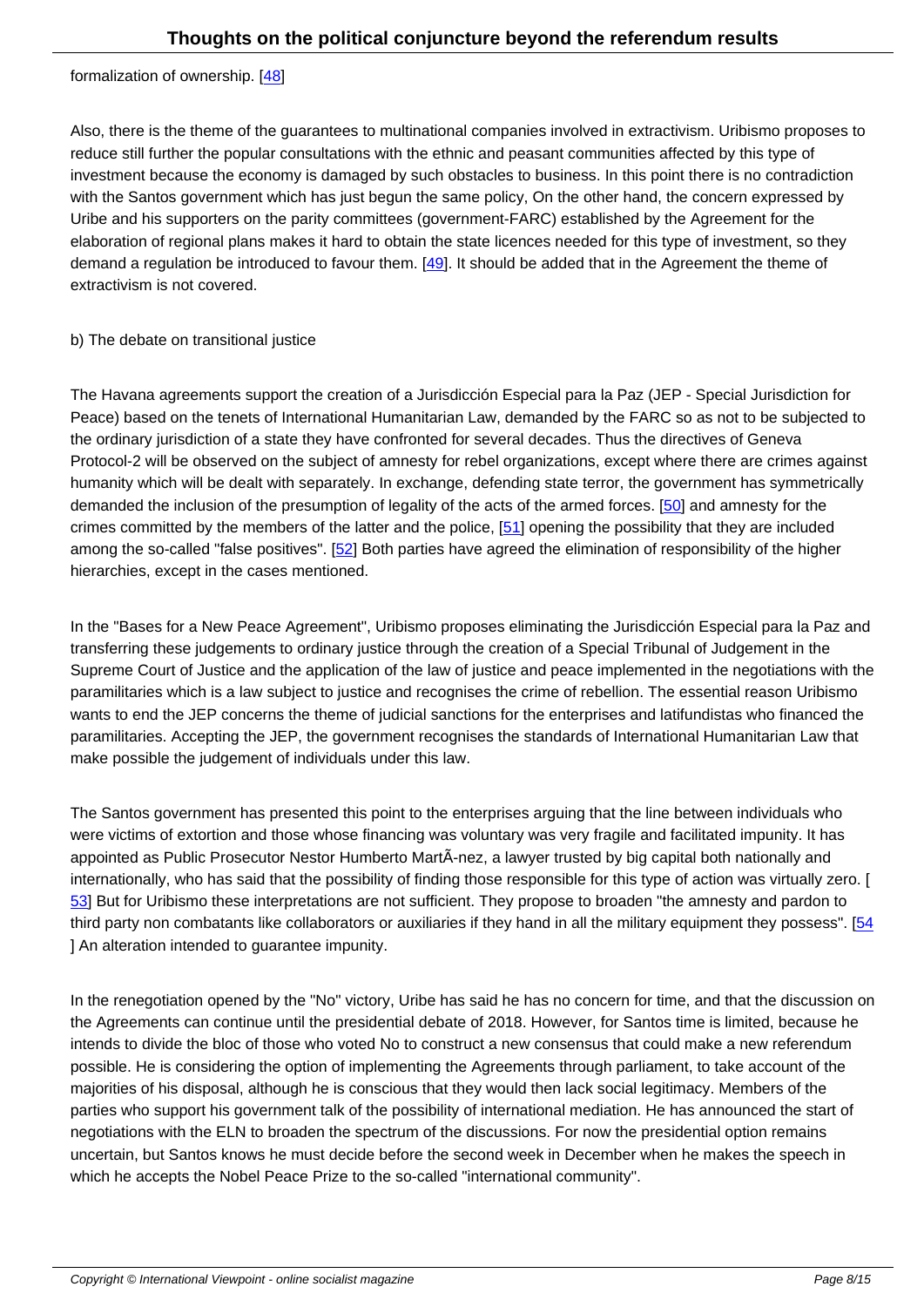The institutional impasse of the Agreements is affecting the FARC. Complying with the schedule agreed with the government, its 10th conference ratified the Agreements and declared its willingness to end the war and to become a political party. The schedule agreed supposed the concentration of troops for a period of six months in sites previously agreed with the commitment to decommission arms once this period was over. The guerrillas have begun the journey to these sites of concentration. On the other hand, the beginning of the schedule starts with the adoption of an amnesty law which the President should submit to Congress on condition that the referendum authorises it. There is the possibility of approving it without the presidential request. For now the FARC has accepted a protocol established between the government and themselves with representatives of the United Nations and the International Committee of the Red Cross, to locate the guerrillas in areas of "pre-concentration" and maintaining the ceasefire which Santos has himself extended until December 31. The FARC is not expecting the agreements to be modified.

Amidst these tensions large scale urban mobilizations have begun, mainly of university students in the cities in support of the negotiations or against the renegotiation of the agreements. It is a long time since the squares of the big cities have been so full. They express the lassitude of the war. But the political horizon of these mobilisations is reduced to the possibility of supporting a possible agreement between the elites. The organisers repeat this incessantly. Such an agreement, although experiencing difficulties right now, can be obtained (the inter-bourgeois contradictions are not irreconcilable) and we would then face a scenario in which a new Frente Nacional would be constituted with the support of the masses.

The emergence of movements of this type has various explanations. The first results from the war itself and its relation with the social movements. In recent decades the war has been used to apply state terror to the social movements by equating them with the guerrillas. Any social mobilization which raised the most minimal demands was catalogued as a guerrilla movement and its leaders murdered or prosecuted. There were many who suffered this repression and this has consequences in social organizations. Also under the current Santos government this remains a recurrent practice. While in Havana it spoke of peace, in the streets and neighbourhoods there was killing and imprisonment. And the possibility that this reality will change with the political negotiations was and remains virtually zero. From the beginning of the conversation the government delegates laid down two "red lines" which could not be crossed - the economic model and state terror - and the negotiations took place within these limits.

Another explanation relates to the political options of the left. The President of the Polo Democrático Alternativo and presidential candidate in the last elections has entered the government as Minister of Labour in the name of the need to support the peace process and has led this party into a dead end. The majority of the left and the human rights movements support Santos under the logic of "the lesser evil" faced with Uribe. We ecosocialists participated in a front of political unity in favour of a yes vote in the referendum, supporting the victims and differentiating ourselves from Santos and Uribe. This Front was made up of organizations of territorial resistance, indigenous peoples and those of African descent, environmentalists and students. Currently we call for a political unity which ignores the inter-elite pacts and opposes the possibility of a new Frente Nacional. We also call on the popular organizations to construct an alternative political platform allowing an exit from the crisis from below. We appeal to the peoples of the world to denounce the humanitarian tragedy that Colombia has undergone in recent decades and for solidarity with the victims of the conflict, demanding truth, justice and reparation.

<sup>[1]</sup> The clientelist leaders of the parties linked to Santos also lost the referendum. A "no" vote predominated in the departments where they had influence.

<sup>[</sup>[2](#nh1)] The "Green House" was the name of the site in the eastern mountains where negotiations took place between the government and the FARC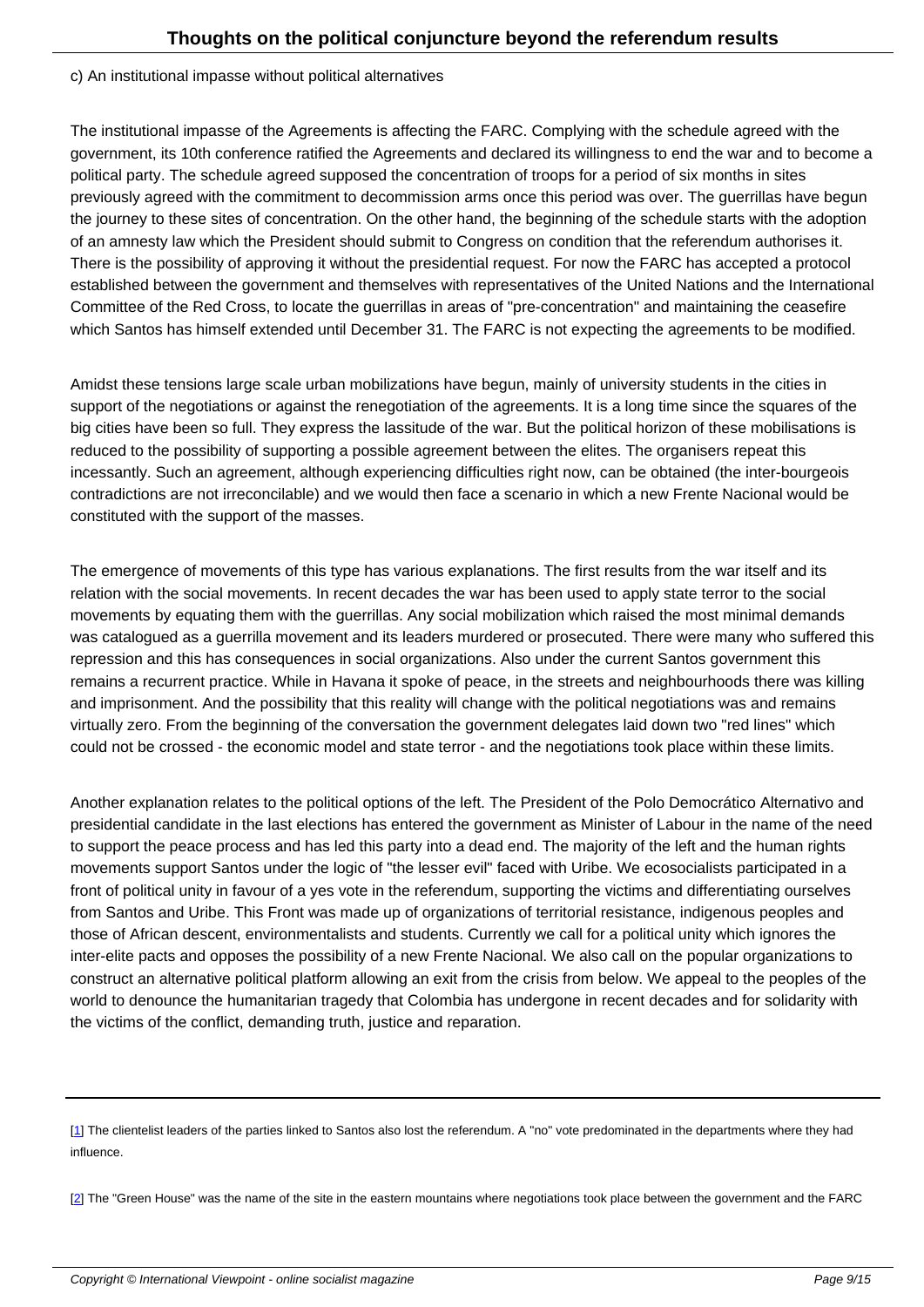leadership under the presidencies of Belisario Betancour and Virgilio Barco. On December 9, 1990 the new government of César Gaviria Trujillo bombed the site.

[3] There were many international events where Santos made statements of this type, such as his dialogue in New York with the heads of multinational companies after the presentation of the September 21 agreement at the United Nations, "Santos also took part, with the presidents of Mexico, Peru and Chile and their respective advisors and trade ministers, in an event organized by the Bloomberg agency, which sought to reinforce the role of the of the Pacific Alliance in international trade. The Colombian deputy was invited by the International Economic Alliance, [ba](#nh3)sed at Harvard University, to present the conference Invest in Colombia, involving companies from 51 countries and academics. The idea was to show the possible potential of a Colombia without armed conflict and demonstrate the facilities offered by the country to foreign investors. "La paz clave en la visita de Santos a La Habana", September 21, 2016.

[4] "When I was designated Minister of Defence, at a very critical time in our struggle against the guerrillas, the first thing that I did was to ad[dres](http://www.elespectador.com/noticias/politica/paz-clave-de-visita-de-santos-onu-articulo-518055)s [myself to the private sector, to the companies to say to them, help m](http://www.elespectador.com/noticias/politica/paz-clave-de-visita-de-santos-onu-articulo-518055)e. I asked Luis Carlos (then President of the ANDI and current Minister of Defence): I need resources to continue the strengthening of our Forces. And you have not hesitated. Immediately you gave me your blessing. We approved in Congress the resources necessary to continue this strengthening of our Forces. And today we can say that this strengthening has [all](#nh4)owed us to give the Armed Forces better capacities, better equipment, than in all our history and has allowed us to advance this possibility of peace". Hence, he added, "the companies have paid too much. Inasmuch as investment in total, as a percentage of the economy, is below average, what companies pay as taxes is well above the average. And this indicates to us that our budgetary structure is not adequate... And what does that oblige upon us? To carry out structural reform. This reform that takes a long, long time, from when we begin to open the economy as demanded by the private sector and the country. And we will do it. And we will do it carefully. And we will do it in a concerted fashion". "Closing speech by the President of the Republic Juan Manuel Santos at the 71st Meeting of the Andi", August 14, 2016.

[5] The agreements specified, as had been the case with previous negotiations with other guerrilla groups including paramilitaries, that [the](http://wp.presidencia.gov.co/Noticias/2015/Agosto/Paginas/20150814_07-Palabras-del-Presidente-Juan-Manuel-Santos-en-la-clausura-de-la-71-Asamblea-de-la-Andi.aspx) [guerrillas would individually receive from the state budget the equivalent of a monthly salary as well as other sum](http://wp.presidencia.gov.co/Noticias/2015/Agosto/Paginas/20150814_07-Palabras-del-Presidente-Juan-Manuel-Santos-en-la-clausura-de-la-71-Asamblea-de-la-Andi.aspx)s of money to realize productive projects during a transitional period until their social reintegration.

[[6](#nh5)] In the weeks prior to the referendum the Secretariat of the FARC apologised to the victims affected by these attacks.

[7] Joint government-FARC communiqué No 82 of July 24.

[8] This was recognised by the evangelical pastors themselves. To quote one of them, "On August 11, 2016 in massive marches, the evangelicals [se](#nh7)nt a clear message to the Santos government, that we would not accept a peace agreement which questioned our monogamous and heterosexual vision of the family, we exist, listen to us, but president Santos, drunk with power, underestimated us, and supported [education minister] Gina Parody in implementing the ideology of gender under the euphemism of context of gender, Did Juan Manuel Santos and the Farc [re](#nh8)ally believe that evangelicals would vote for an agreement where the lgtbi movements are mentioned 140 times in the context of public policy?..." Halinisky Sanchez Meneses. The Catholic Archbishops also mainly supported a "No" vote.

[9] Recently the director of Uribe's campaign, Juan Carlos Vélez confessed to this explicitly, "We have discovered the viral power of social [networks. For example, in a](https://internationalviewpoint.org/in www.las2orillas.co/dia-los-evangelicos-derrotaron-al-gobierno-santos/) visit to Apartadó, Antioquia, a municipal councillor passed me a photo of Santos and âEurosÜTimochenko' with a message explaining the need to give money to the guerrillas when the country is in need. I published it on my Facebook and last Saturday it was shared by 130,000 individuals with a reach of six million people... Some strategists from Panama and Brazil told us that the strategy was to cease t[o](#nh9) explain the agreements so as to centre the message on indignation... We based our messages to the middle and higher layers on impunity, eligibility and tax reform, whereas to the lower layers we focused on subsidies. In each region we used their respective accents. On the coast we individualized the message by speaking of being turned into Venezuela"..."see.

[10] "Among the main cities of the country, only Barranquilla, Cali and Bogotá gave majority support to the agreements reached between Farc and the government. Bucaramanga, MedellÃ-n, Cúcuta and Pereira had âEur[osÜN](http://www.semana.com/nacion/articulo/plebiscito-por-la-paz-juan-carlos-velez-revela-estrategia-y-financiadores-del-no/497938)o' majorities..." It should be added that in Barranquilla the rate of abstention was higher than the national average. See.

 $[11]$  $[11]$  $[11]$  The so-called "antioque $\tilde{A}$ ±a colonisation" was the typical example of a colonization directed by latifundists which ended by defining the region in the centre of the country and strengthening the [coff](http://www.eltiempo.com/politica/proceso-de-paz/resultado...en-plebiscito.../16716727)ee economy. The expansion of coffee production gave possibilities to the smallholding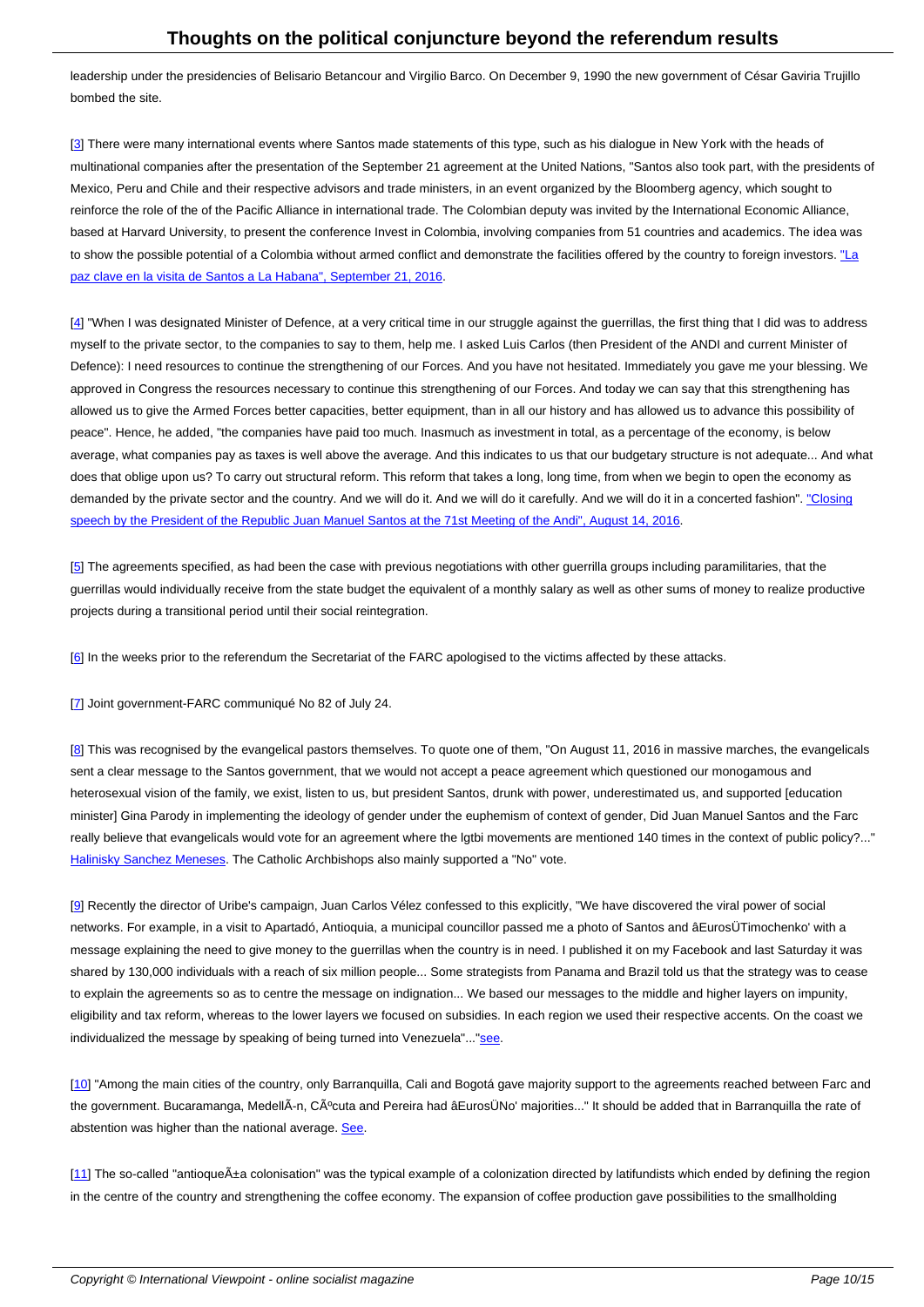economy and opened contradictions between cultivators and landowners in the first decades of the 20th century when coffee became the main export product.

[12] The Colombian state had not succeeded in imposing a logic of political action on the factions of the dominant class. Also, far from the nationalist populisms that emerged in other countries of the region and that at the economic level led to the appropriation of export profits, the Coffee Producers' Federation closed this possibility and appropriated this profit for private benefit, leading to a recurrent fragility of the public budget which obliged a violent state response to social demands. The first "violence" began with the assassination of the liberal leader Jorge [Elie](#nh12)cer Gaitán in 1948 and ended with the 1957 referendum which initiated the so-called Frente Nacional, an inter-elite pact creating a form of bipartisan control of the state. The number of deaths is calculated at around 300,000.

[13] A summary of this proposal and the debate which arose among the elites can be found in Vélez Humberto, "Concepciones de PolÂ-tica Económica durante el Frente Nacional", Revista de Cuadernos Colombianos No 2. This author is also cited by Bejarano Jesºs, Ensayos de Interpretación de la EconomÃ-a Colombiana, Editorial La Carreta, Bogotá, 1974, pages 67 and following.

[14] This organization was called the ANUC and the government's intention of co-opting it failed, giving rise to an organisation which reflected the radicalism of the peasantry in the early 1970s.

[[15](#nh14)] Throughout his work, Antonio GarcÃ-a founded on this political characterization of the hacienda the thesis of the "oligarchic republic" which rendered difficult the "commodification of the land", an essential element in the functioning of capitalism. He added that this explains why agrarian reform had a limited character in Colombia, being reduced to preserving the latifundist status quo "with concessions to middle proprietors though the channelling of the pressures on the land towards the agrarian frontiers. Also, the establishment of non-cultivated lands was privileged and the l[an](#nh15)ds in the centre were barely affected, except when social confrontation demanded it...".

[16] Palacios Marcos, in Violencia pºblica en Colombia:1958-2010, Fondo de Cultura Económica, México, D. F., 2012, p. 47.

[17] In this period the seventh FARC conference took place, deciding on a qualitative leap from guerrilla force to army to the point of waging a war [of p](#nh16)osition. At this time they had already succeeded in increasing their finances by controlling the production of coca and by profiting from the extractive economy in the peripheral regions of colonisation. In the regions with a different development where they established themselves, they obtained profits from "taxing" local investment and influencing the political decisions of the local elites, in particular in the area of social [exp](#nh17)enditure.

[18] "The military mentality was forged slowly in the repression against the oil workers of Barrancabermeja and the banana cultivating zone of Santa Marta in the 1920s, in the repression of the popular insurrection of April 9, 1948, nationally and internationally characterised as a Communist conspiracy, and in the participation of the Colombia battalion in the Korean War (1951 -1954) under the command of the US army". [Pal](#nh18)acios Marco, see not 13, p. 47.

[19] "According to studies made by the researcher Carlos Medina Gallego, a formal meeting of all the powers of Puerto Boyacá took place to approve the creation of the armed anti-subversive group. Participating at this meeting were military leaders, representatives of the Texas Petroleum Company, livestock raisers, political leaders, the civil defence, members of the Armed Forces, traders and special guests. It was agreed that each livestock raiser would give \$2,000 per head of cattle, and around 200 million dollars were thus collected, but it was quickly realized that t[his](#nh19) was not enough to maintain a well equipped army with adequate communications..." Taken from the interrogation of retired army lieutenant Luis Antonio Meneses Báez by the Dirección judicial de Investigación (Dijin - Judicial Directorate of Investigation) of the National Police, after his arrest on November 1, 1989, in Guerras Recicladas, MarÃ-a Teresa Ronderos, Editorial Aguilar, 2014, page 35

[20] Yair Gal Klein, a colonel in the Israeli army and at the time a member of an international company of mercenaries, trained the paramilitaries of Puerto Boyacá in the first half of 1988. "I taught them the arts of infantry, arms maintenance, rapid response to ambushes.... ..." See note 16, page 81. The training was then extended to other regions and paid for by similar territorial alliances. A complete account of Klein's role in the training of [par](#nh20)amilitary squads is to be found in El caso Klein: El origen del paramilitarismo en Colombia, by Olga Behar

[21] In the case of Puerto Boyacá through Gilberto Rodriguez Gacham, nicknamed "El Mejicano".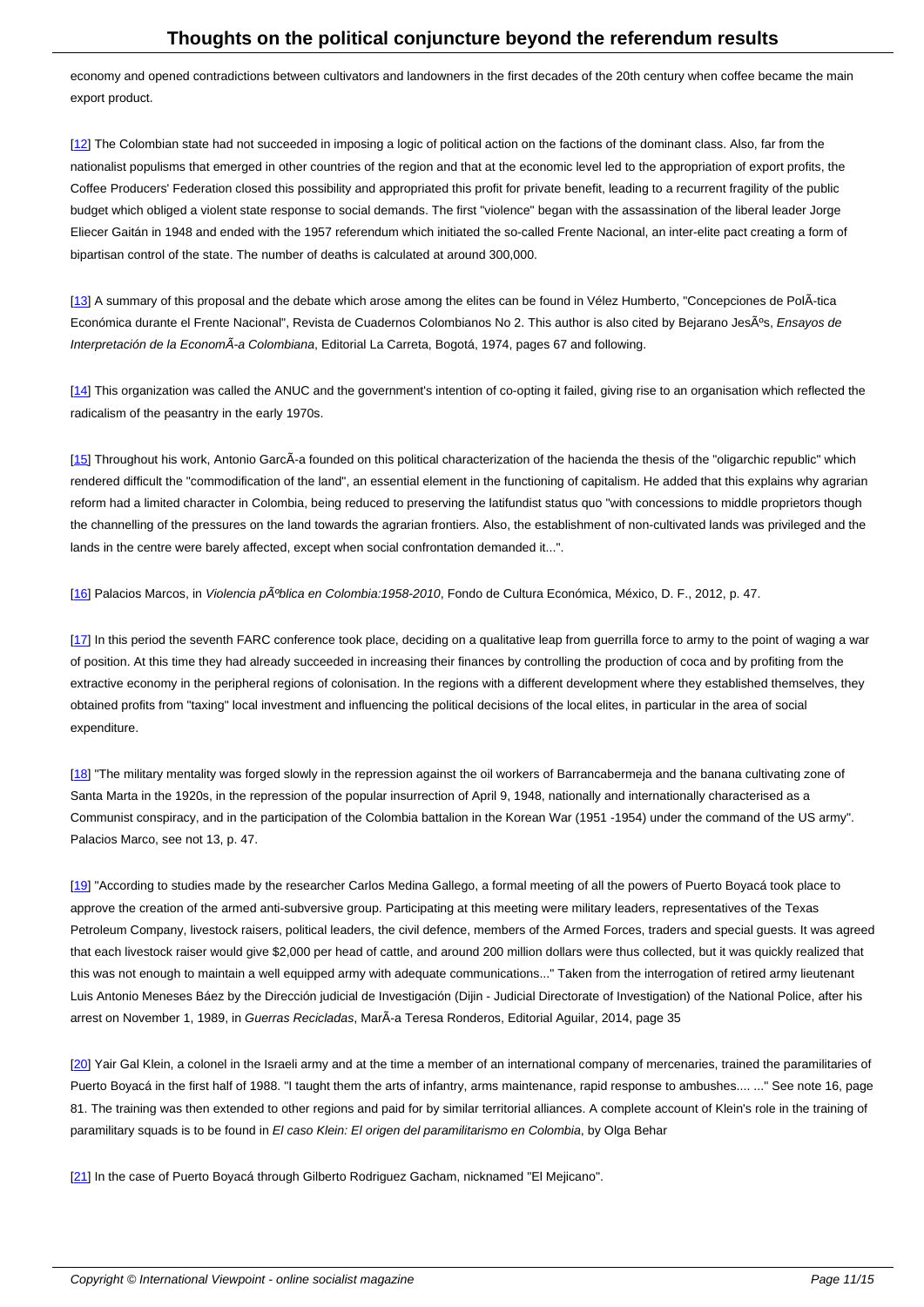[22] "According to a US army intelligence report of January 1983, on the 11th of that month, three presumed members of the MAS said that they were trained, prepared and armed by the army to eliminate the left wing guerrilla leaders in Colombia and to eradicate the last vestiges of Communism... They also indicated that in this year the MAS had been responsible for at least 100 deaths." Ibid, page 42.

[[23](#nh22)] One of the most shameful episodes of the misnamed "Democracia Colombiana" in recent decades was the genocide of the Unión Patriótica, which saw more than 3,000 of its activists murdered. Most of these killings remain unpunished. The UP achieved good electoral results in the first popular elections of mayors, in the parliamentary elections which followed and with the presidential candidacy of Jaime Pardo Leal who was [ass](#nh23)assinated in 1988

[24] Described in detail in the book by Mauricio Romero, Paramilitarismo. La ruta de la expansión paramilitar y los Acuerdos PolÂ-ticos.

[25] This shadowy alliance formed by the paramilitary groups was responsible for the greatest humanitarian disaster experienced by the country in [rec](#nh24)ent decades. The association La Unidad de VÃ-ctimas was created some years ago to record a number of 8 million people in this capacity, between 1985 and today". Of the 8 million, more than 6 million were displaced. The second group of victims were those murdered, with 265,000 [dire](#nh25)ct victims and 704,000 affected family members. "VÃ-ctimas del conflicto en Colombia ya son ocho millones", *El Tiempo*, April 16, 2016.

[26] Colombia has an asymmetrical extradition treaty with the USA favouring the latter on the grounds of anti-drugs policies

[27] The predomination of the haciendas in the country is associated with extensive ranching. Currently this type of ranching is concentrated in 32 [mill](#nh26)ion hectares whereas agricultural production is confined to 7 million hectares. "Although one of the least visible consequences, a major structural impact of the drugs trade in recent decades has been the massive purchase of rural lands by the drug barons. For them it has been a useful way of laundering illicit capital , accumulating valorizable savings, and creating areas of safety and refuge as well as an infrastructure of l[ab](#nh27)oratories and airstrips for the operation of the drugs trade... In 1995 an investigation by the author, with Ana LucÃ-a Gómez MejÃ-a and experts in the land market throughout the country covering the period 1980-1995, found that there were significant rural land purchases by drugs traffickers in 409 municipalities representing 42% of the country's municipalities..." Alejandro Reyes Posada, Guerreros y Campesinos, Editorial Ariel, pages 107 and 109

[28] The international financial institutions, and in particular the World Bank, have stressed the "waste" involved in having large rural areas without investment. They classify Colombia as one of the few countries in the world in this situation.

[[29](#nh28)] "The 10 companies which control (nearly) all of what is consumed every day produce and distribute more than 2,150 products of daily consumption in dozens of countries around the world and charge more than a thousand million dollars daily for this. Coca Cola, Pepsico, Kelloggs, Nestlé, Johnson & Johnson, P&G, Mars, Kraft, Unilever and General Mills are the 10 corporations which control a good part of the market in mass consumption. Probably some of the big names absent from this list are the French group Danone, specializing in dairy products, which markets [mo](#nh29)re than 30 milk and water product brands, and Associated British Foods, which markets around a dozen product brands in a total of 44 countries..." "El oligopolio alimentario: las empresas que monopolizan lo que consumes cada dÃ-a".

[30] For the FAO the new ruralism involves: "i) stressing the territorial dimension rather than the sectoral agricultural dimension, as well as a greater awa[reness of the different functions and services provided by agriculture beyond its product](http://www.ecoagricultor.com/el-oligopolio-alimentario-las-empresas-que-monopolizan-lo-que-consumes-cada-dia/)ive aspect ii) recognising the multiple links between the small towns and the surrounding countryside and the relationship between urban and rural development; iii) recognition of the [com](#nh30)plementarity between agriculture and other occupations in the generation of rural incomes, the generalization of part time farming and the multi-sectoral origin of the incomes of many rural families; iv) being conscious of the residential function of the rural zones, in opposition to a purely productive or recreational perception of the latter, which means paying attention to the provision of social and residential services to the rural populations; v) recognition of the growing integration of the rural areas into markets (of products, inputs, technology and labour) and their incorporation into the process of globalization, as well as consciousness of the importance of territorial rather than sectorial competitiveness; vi) attention to the economic potential offered by assets linked to the territory, whether geographical, historical, cultural, picturesque or ecological; and vii) stressing the participation of the various agents involved in the design and application of policies and programmes of rural development...." FAO, "Agricultura y ruralidad en Europa y América Latina".

[31] An example of this type of investor is the group "Los Grobos" belonging to the Argentine entrepreneur Gustavo Grobocopatel, the biggest produ[cer of soya in the world, which has negotiated with th](http://www.fao.org/docrep/004/y4524s/y4524s04.htm)e Colombian government participation in the coming years with investments of 3 million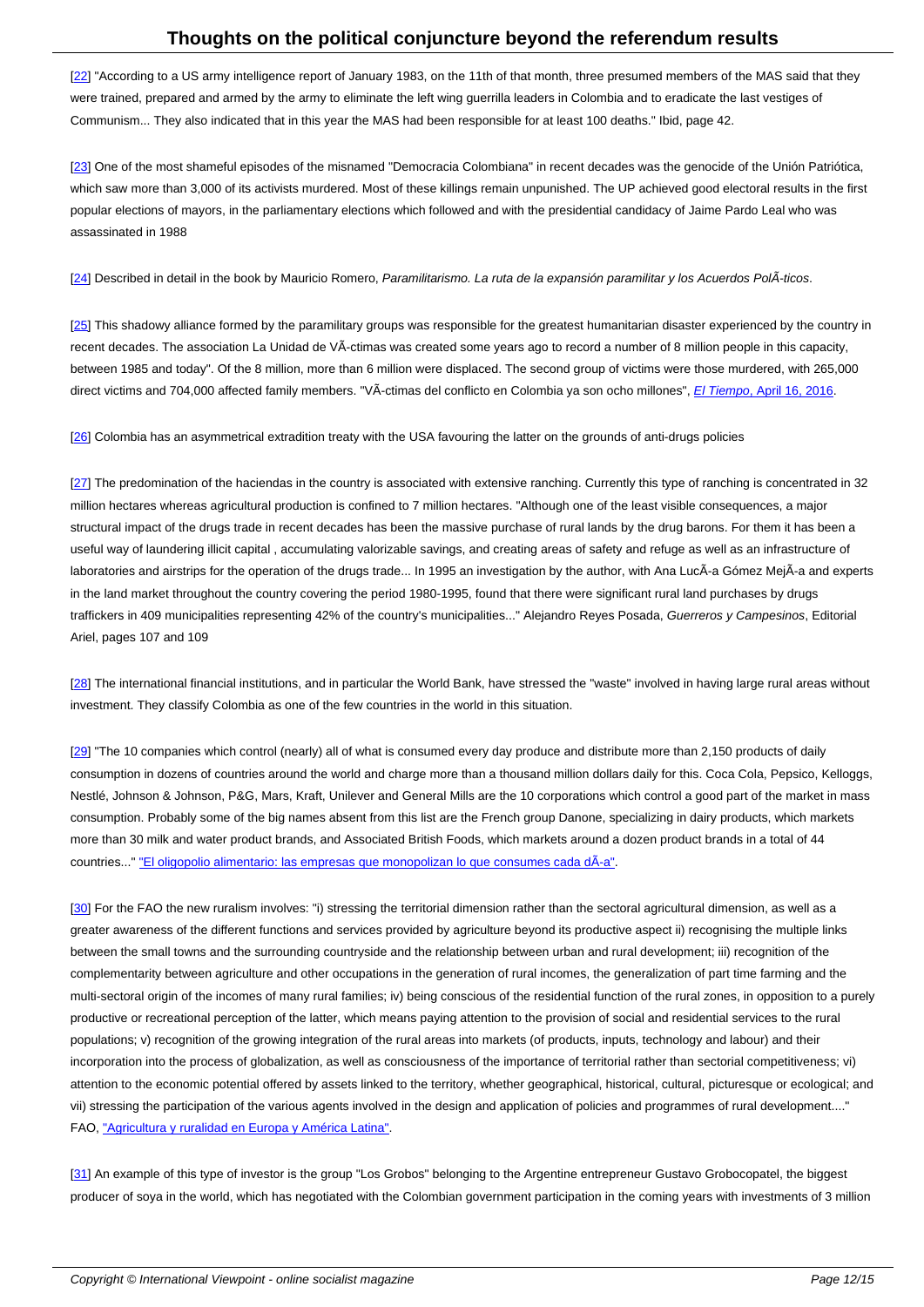hectares in the "Colombia Siembra" programme in the eastern plateaus. "Los Grobos cultivates a million hectares in Argentina but does not own any of them. Instead of buying land, Los Grobos rents it, sows it, equips it and provides the logistics to maintain cultivation, and is also responsible for selling its products. In addition to soya it is a big producer of maize, and is present in Argentina (especially in the province of Buenos Aires), Uruguay, Paraguay and Brazil..." In lasillavacia, March 20, 2016.

[32] This plan was drawn up in the early days of the Andrés Pastrana government since the army had in previous years suffered various "strategic blows" at the hands of the FARC on [the battlefi](http://lasillavacia.com/)eld, giving rise to concern among the Colombian bourgeoisie and the Clinton government that a phase of "military defeat syndrome" had set in. It was the Clinton government which took the decisive step. Arturo Valenzuela, then Deputy Secretary for the Western Hemisphere, has acknowledged this publicly, "I entered the White House in June 1999, and immediately asked myself [wha](#nh32)t we would do with regard to Colombia, I had a meeting with my direct chief, who was President Clinton, who said to me having reference to international security themes that we were in a time where we have to assume a US policy of support to Colombia, a policy which should be raised to a third level and we would prepare the ground to support this decision... It was President Clinton personally who told me what we were going to do. There were many sectors against doing it, there was the Kosovo war, the Balkan war, there were many questions on the table, and one might think that the US could do everything, but we couldn't. This is an example, but I am happy with what we did because it was an important time, because it internationalized the conflict in Colombia and the US, as in other countries in the world, supported the processes here, at the same time having a process which finally unmasked the FARC..." "La lupa de Valenzuela a los ºltimos gobiernos", interview given to Norbey Quevedo, in the newspaper "El Espectador".

[33] Army and police personnel together rose to 500,000 with the application of the plan, a number equal to the army of Brazil, a country with four times the popul[ation of Colombi](http://www.elespectador.com/noticias/politica/lupa-de-valenzuela-los-ultimos-gobiernos-articulo-461477)a. With Plan Colombia the Colombian armed forces became one of the biggest in the region to the point that the country now "exports" military assistance and sells arms to other Latin American countries. This confirms that the US wanted not just an army for the internal war but an army for imperial security throughout the region. A journalist notes, "Colombia's defence sector, which advises on police [refo](#nh33)rm in three countries, Honduras, Guatemala and the Dominican Republic, and has agreed to reproduce the national model of the war on the drugs trade from México to Panama, now hopes that these operational strengths can also be reflected in the sale of boats, pistols, rifles and visors to these nations.... "Colombia exporta su modelo de seguridad", Juan Guillermo Mercado, El Tiempo, October 7, 2013.

[34] USAID played a decisive role in this aspect. A complete description of the contents of Plan Colombia can be found in "El Plan Colombia -La intervención de Estados Unidos en el conflicto armado colombiano (1998-2012)". Diana M[arcel Rojas, Ediciones Deba](http://www.eltiempo.com/archivo/documento/CMS-13105572)te-Universidad Nacional, Bogotá, 2015.

[35] Arturo Valenzuela, in the interview already cited in note 32, said, "...right now is maybe the best time to look again at what the Colombians called the internal conflict to see if it was possible to settle this, in a situation where the relationship of forces was completely different from the relationship of forces between state and insurgents which existed when we in the White House began the effort of collaboration".

[[36](#nh35)] The US delegate was Bernard Aronson, who has combined a diplomatic career with working for investment banks, "He worked in Goldman Sachs for three years, as advisor for Latin America and in 1996 founded his own private capital company, Acon Investments. Aronson and his partners Ken Brotman and Jonathan Ginns are the managing partners of ACON, a firm which has offices in Washington, Los Angeles, Sao Paulo, Mexico DF and Bogota. Aronson was on the board of directors of several US services companies like Liz Claiborne, Royal Caribbean International [and](#nh36) Global Hyatt, and energy mining companies like Mariner Energy, Inc, Northern Tier Energy GP LLC from 2010 to 2013 and Chroma Oil & Gas, LP. Then he was on the board of the NGO, the National Democratic Institute for International Affairs, linked to the Democratic Party". Bernard William Aronson, "La silla VacÃa", July 2016.

[37] The fact that the Norwegian committee responsible for the decision on the Nobel Peace Prize award it to Juan Manuel Santos, who was Minister of Defen[ce under Uribe, in a governm](http://lasillavacia.com/quienesquien/perfilquien/bernard-william-aronson)ent responsible for the greatest number of indiscriminate killings and displacements in recent years in the country and who as minister maintained consultants and arms purchases with the genocidal state of Israel confirms the lack of moral stature of these committees and the cynicism of globalized capital. One of the Wikileaks cables from 2008 on Colombia confirms that Santos contracted t[he](#nh37) firm Global CST, directed by an ex- soldier named Yisrael Ziv, as adviser for developing strategic military analysis and the US ambassador of the time, Brownfield, indicated that in 2008 an agreement was made between Colombia and Israel to update 24 Kfir planes. And on the other hand, it mentioned three other arms deals underway - a possible contract of 160 million dollars with the firm Israel Aircraft Industries to renew the Mirage 5 war planes and the Kfirs; the possible purchase of drones with intelligence, surveillance and reconnaissance capacities, and participation in a tender for the sale of frigates to the Colombian government. According to an internal document of the Ministry of Defence, said Brownfield, around 38 per cent of Colombia's defence purchases from abroad in 2007 came from Israel." See.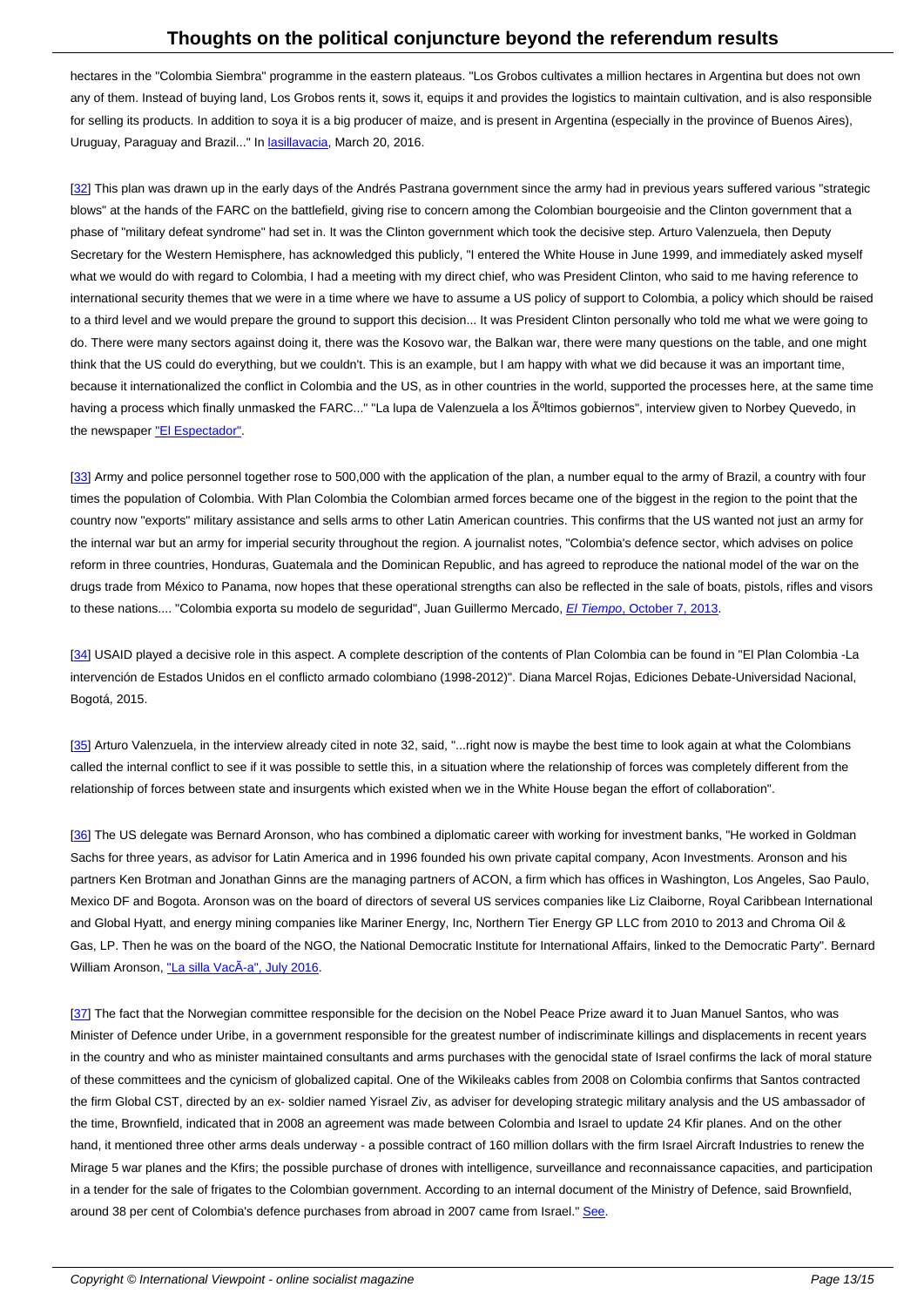[38] The relevant section in the introductory considerations says, "that in its vision the integral rural reform (RRI) recognises the fundamental role of the peasant, family and community economy in the development of the countryside, the eradication of hunger, the generation of jobs and incomes, the dignifying and training of labour, the production of food and in general in the development of the nation, in consonance and complementary articulation with other forms of agrarian production" (my emphasis) and a little later in another of the considerations it is added that ["the](#nh38) integral rural development will advance in the context of globalization and of policies of integration in it through the state which requires a special attention to national agricultural and agro-alimentary production and peasant, family and community production." "Final agreement for the termination of the conflict and the construction of a stable and durable peace".

[39] "Also, the strict socio-environmental and sanitary regulation of genetically modified organisms will benefit the comm[on good, in the context of](http://www.altocomisionadoparalapaz.gov.co/procesos-y-conversaciones/Paginas/Texto-completo-del-Acuerdo-Final-para-la-Terminacion-del-conflicto.aspx) [the unshakeable obligation of the state to take measures and use tools to safe](http://www.altocomisionadoparalapaz.gov.co/procesos-y-conversaciones/Paginas/Texto-completo-del-Acuerdo-Final-para-la-Terminacion-del-conflicto.aspx)guard genetic patrimony and biodiversity as sovereign resources of the nation". (my emphasis). Agreements, page 25.

[[40](#nh39)] The formalization of ownership after the war is a definitive element in order to clarify future investments. Also in open economies this formalization is decisive to integrate the peasant and colonist in the market for "empowerment and credit" given the spatial control of capital in the territories of investment. Also, through the criterion of "associativeness" they can be inserted in the productive chains, "The productive alliances involve different actors in the productive processes. The said actors link together in voluntary form to interchange resources, generating [com](#nh40)mitments in the resolution of a common objective, whose principal virtue is to aggregate value..." "Alianzas Productivas en agronegocios experiencias de la FAO en América Latina y El Caribe", FAO, Santiago de Chile 2012, page 32. For this reason the resistance of the international peasant movement demands an alternative spatiality, alternative markets outside of supermarkets and big retailers, specific production according to use values, and so on.

### [41] Agreements, point 1.1.1.

[42] "Among the benefits of this "polyvalent land register" is the inclusion of variables that were not previously taken into account, like identifying [own](#nh41)ers, holders, tenants and occupiers; and support for the process of restitution of lands. Also it will provide information on the limits, form of estate and location of the community and serve for the territorial organisation of the investment of the municipalities and to plan risk management processes..." "Catastro multipropósito, instrumento de consolidación para la paz y el ordenamiento territorial": Juan Antonio Nieto Escalante, [ma](#nh42)nager of the Instituto geográfico AgustÃ-n Codazzi.

[43] Including the former president Andrés Pastrana, the former presidential candidate Marta LucÃ-a RamÃ-rez, the former Public Prosecutor Alejandro Ordoñez, a fundamentalist and activist in a religious sect similar to "Opus Dei"

[[44](#nh43)] "The government will characterize precisely the concept of national waste land and the processes of its conversion into private ownership based on occupation in good faith. The ownership of waste lands occupied in good faith inside the times prescribed by the law will be respected and formalized, and these estates will not form part of the land fund. The agreements should not affect honest owners or holders, whose good f[ait](#nh44)h should be presumed, without being linked to the absence of fault..." "Bases for a new peace agreement".

### [45] Judgment C-255 of 2012.

[46] The application of this law confirms the incapacity of the state to obtain these restitutions. The government promised restitution of at least two [mill](#nh45)ion hectares in the short term but six years after its application only a little more than 100,000 hectares has been returned. As if that was not enough, 70 of the leaders that this law authorized to organize this process have been assassinated.

[[47](#nh46)] "Without any a priori, the government should revise the distortions of law 1448 of 2011 in its restitution of land component, among them the concept of "buyers of land in good faith not exempt from fault" which is not only a contradiction in terms, but an affront to legitimate land law. The analysis of context cannot serve as prove to indicate a fault in owners in good faith." "Bases for a new Peace Agreement".

[[48](#nh47)] What is implicit in this debate is the defence of a big deal with the multinational Monsanto, now merged with Bayer which holds the patent for glyphosate. The Constitutional Court and the current Health Minister are opposed to this type of fumigation.

[[49](#nh48)] This concern has been expressed by the former Hacienda Minister Hugo Palacios MejÂ-a, who was linked to the no campaign, "The